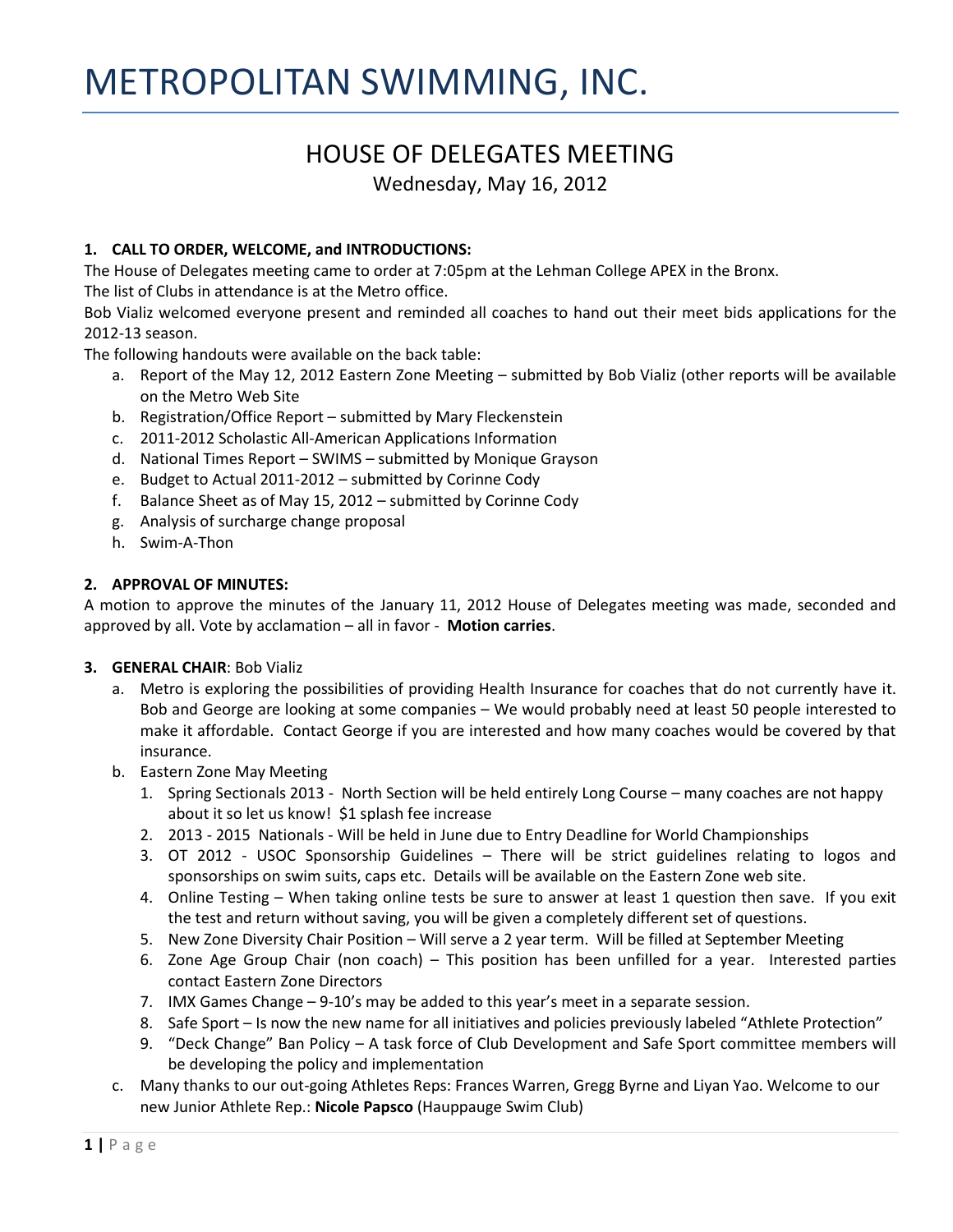#### **5: FINANCE:** Corinne Cody

- a. Budget to Actual 2011-2012 Report from September 1, 2011 to May 14, 2012 was available at the meeting. All the stipends from the Spring Meets have been done (checks were available at the meeting – will be mailed to those that were not in attendance). We are pretty much on budget at this time. No major surprises but we will most probably come with a deficit this year.
- b. Balance Sheet as of May 15, 2012 was also available.
- c. A Budget Sub-Committee was formed after the September 2011 HOD meeting. This committee recommended different rates for Travel Reimbursement. Corinne had prepared an analysis of Surcharges and Travel Reimbursement but asked us to discard it as it was wrong.
	- 1. At the September 2011 HOD meeting, the splash fees were raised by \$1 per event to \$4 for timed final events in short course meets and to \$5 for timed final events in long course meets starting in September 2012. This motion had been accepted by the HOD.
	- 2. Proposal to support the increase for travel reimbursement:
		- i. **Proposal to raise the per swimmer surcharge**: Junior Olympic Championships from \$1 to \$5 per swimmer and Senior Mets Championships from \$2 to \$10 per swimmer.

The JO's surcharge increase would go towards the Age Group Programs (Zones) while the Sr. Mets surcharge increase would go towards the Senior programs.

- ii. **Proposed Rates for Travel Reimbursement**:
	- 1. Sectionals (SC & LC): \$200 (no change)
	- 2. USAS Junior Nationals Summer: from \$450 to \$800
	- 3. USAS Junior Nationals Winter: from \$450 to \$500
	- 4. NCSA Junior Nationals: from \$350 to \$400
	- 5. USAS Senior Nationals Summer: from \$600 to \$1,000
	- 6. USAS Senior Nationals Winter: \$600 (no change)
	- 7. US Open: from \$600 to \$1,000
	- 8. World Championship Trials: new stipend of \$1,000
	- 9. Open Water 10K: from \$600 to \$500
	- 10. Open Water 5K: new stipend: \$350
	- 11. Olympic Trials: \$1,500 (no change)
- iii. Dave Ferris made a **motion to accept the joint proposal** of increasing the JO and Sr. Mets per swimmer surcharge as well as to accept the proposed rates for travel reimbursement. The motion was seconded. Vote by show of hands – **motion carries. These changes will go into effect in September.**
- 3. Recommendation from the Finance Committee to pay Travel stipends directly to the swimmer's parents when the stipends requests come accompanied with the receipts that were paid by the swimmer's family. If a Club paid all the fees, then the Club would still get the Travel Stipends. The forms for this summer will be updated and this will be made this policy amendment clear on all forms (check box – pay to parents or pay to club).

#### **6: REGISTRATION REPORT**: Mary Fleckenstein

- a. Current Membership Statistics: 511 Coaches; 217 Officials; 126 Non-athlete other; 9532 athletes 5330 females, 4202 males; 81 clubs
- b. Registration for 2013:
	- 1. Registration information will be posted September 1 for 2013 including forms
	- 2. Club Registration will be due at the September House of Delegates meeting
	- 3. Registration for 2013 will be \$59 per individual and \$150 per club
	- 4. No payment/purchase order no registration will hold in file for payment
	- 5. Board members must be registered and pass background check and athlete protection (Safe Sport)
	- 6. Be sure to give Mary the correct contact info email address is very important
	- 7. Use [metro.office@metroswimming.org](mailto:metro.office@metroswimming.org) for all emails sending it to 3 emails does not make me respond faster.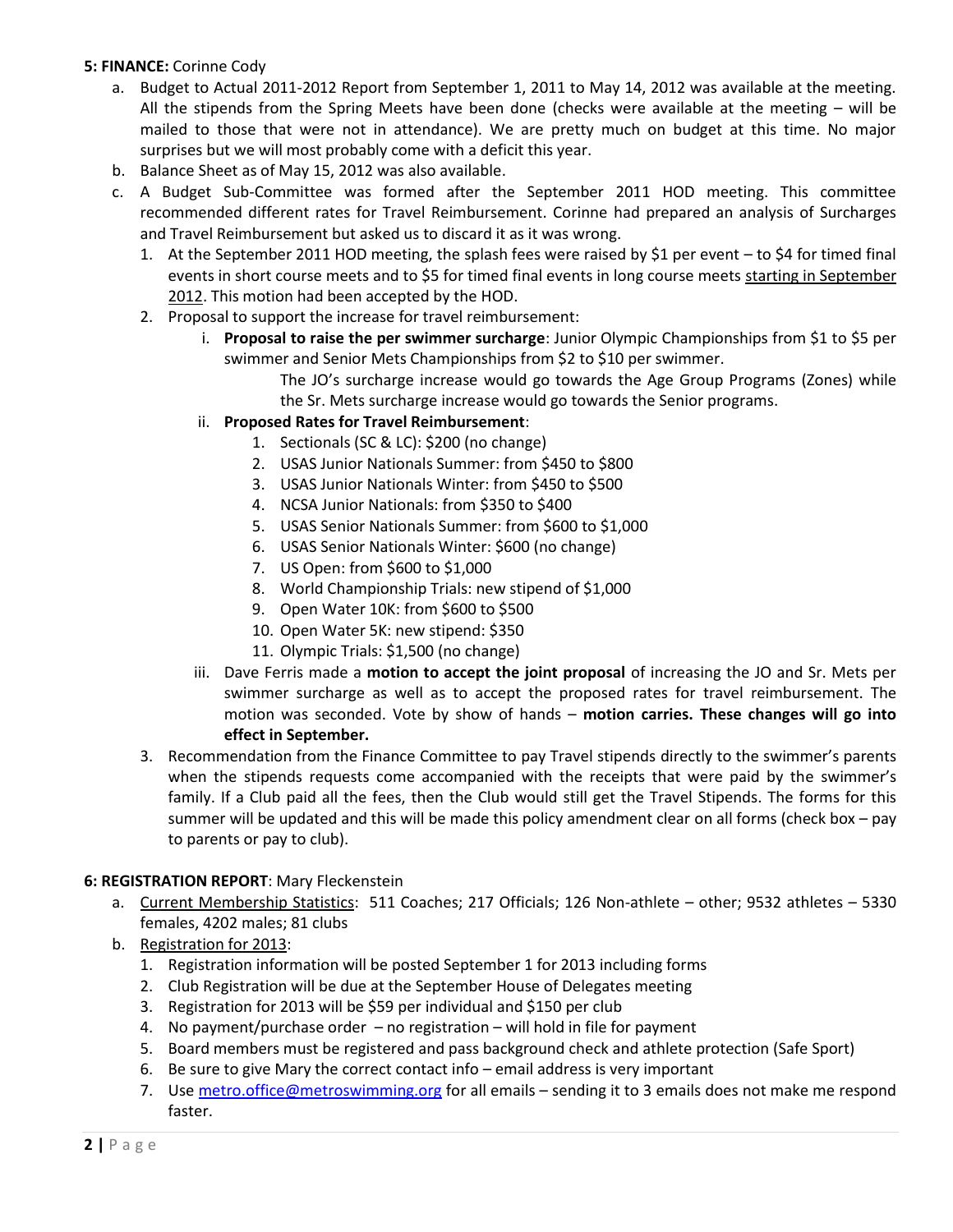- 8. Use email rather than calling you get faster results!
- 9. Office is not a 24/7 deal
- c. Coaches: if you are not listed on the web site you are missing some of your certifications or something has expired – please check your card – Mary does not notify you when you are expired – it is your responsibility to know. There are no excuses or emergencies on this – If you are working a meet on Saturday – don't ask for a card on Friday!
	- 1. Coaches –**DECK PASS can NOT be used to verify coaches registration**  This comes from National you can not verify that they took the correct background screening. You must have your card!!!!
	- 2. If you are a coach and an athlete you must pay 2 separate registrations but you can only be registered to one team at a time.
	- 3. Coaches Safety Training: If you plan on using your Lifeguard certification to satisfy your Safety Training for Swim Coaches requirement – you must take the online written test through USA Swimming. We cannot accept just your lifeguarding. Results are uploaded automatically into the database. Lifeguard certifications are now only good for 2 years.
	- 4. CPR must say Adult/Child/AED to be accepted.
	- 5. All American Red Cross Classes go through a national clearinghouse to find courses 1-800-red-cross or [support@redcrosstraining.org](mailto:support@redcrosstraining.org)
- d. Meets: If you read the bid Metro procedure and Policy Manual it lists the events you must have.
	- 1. Bid application and Sanction application are NOT the same.
	- 2. Meet must be posted 6 weeks prior to meet.
	- 3. Meet info must list how entries will be cut if necessary.
	- 4. Meet info must list that teams will be notified 14 days prior if being cut
	- 5. Meet entry deadline is 10 days prior to event
	- 6. Recon due to office 7 days prior if you are late you are not guaranteed the teams will be notified
	- 7. All coaches must have their credentials visible on deck (not in wallet or pocket!)
- e. Transfers: You must fill out transfer form completely and correctly
	- 1. Must include the last competition date if they never swam in a meet state that
	- 2. Incomplete transfer forms will not be accepted
	- 3. Former clubs will now be notified directly from USA Swimming on a transfer important that your email address is correct
	- 4. You do not need to do a batch for transfers only new registrations if you have a transfer that is already registered – just send transfer form (and money
- f. ID Numbers: Every swimmer has an ID # it is important that this number is correct in the SWIMS database AND your Team Manager database – they must match.
	- 1. Please be sure that if you are sent a recon with an incorrect ID that you fix it in your database and rebuild ID – too many ID numbers are coming up on the recons.
	- 2. Ask for a roster to compare what I have to what you have  $-1$  am more than happy to send  $-$  check carefully
	- 3. Important that you verify birthdates some LSC's require birth certificates on all registrations we do not want to have to do that.
- g. Miscellaneous Info from Workshop and Meetings:
	- 1. Athlete Protection Training USA Swimming covers the \$17 cost for each course taken. We pay nothing. Parent component coming out soon.
	- 2. Use your Club Portals on USA Swimming web site –
	- 3. Scholastic All American now done online only
	- 4. Deck Pass continues to grow- encourage coaches/swimmers to use for instant rewards
- h. Eastern Zone Meeting
	- 1. Swim Today Program info will be on our website
	- 2. Zones March 28-30, 2013 Fairport hosting in Rochester
	- 3. Sectionals- March 21-24, 2013 Star Swimming hosting in Buffalo
	- 4. Athlete Protection Division is now called Safe Sport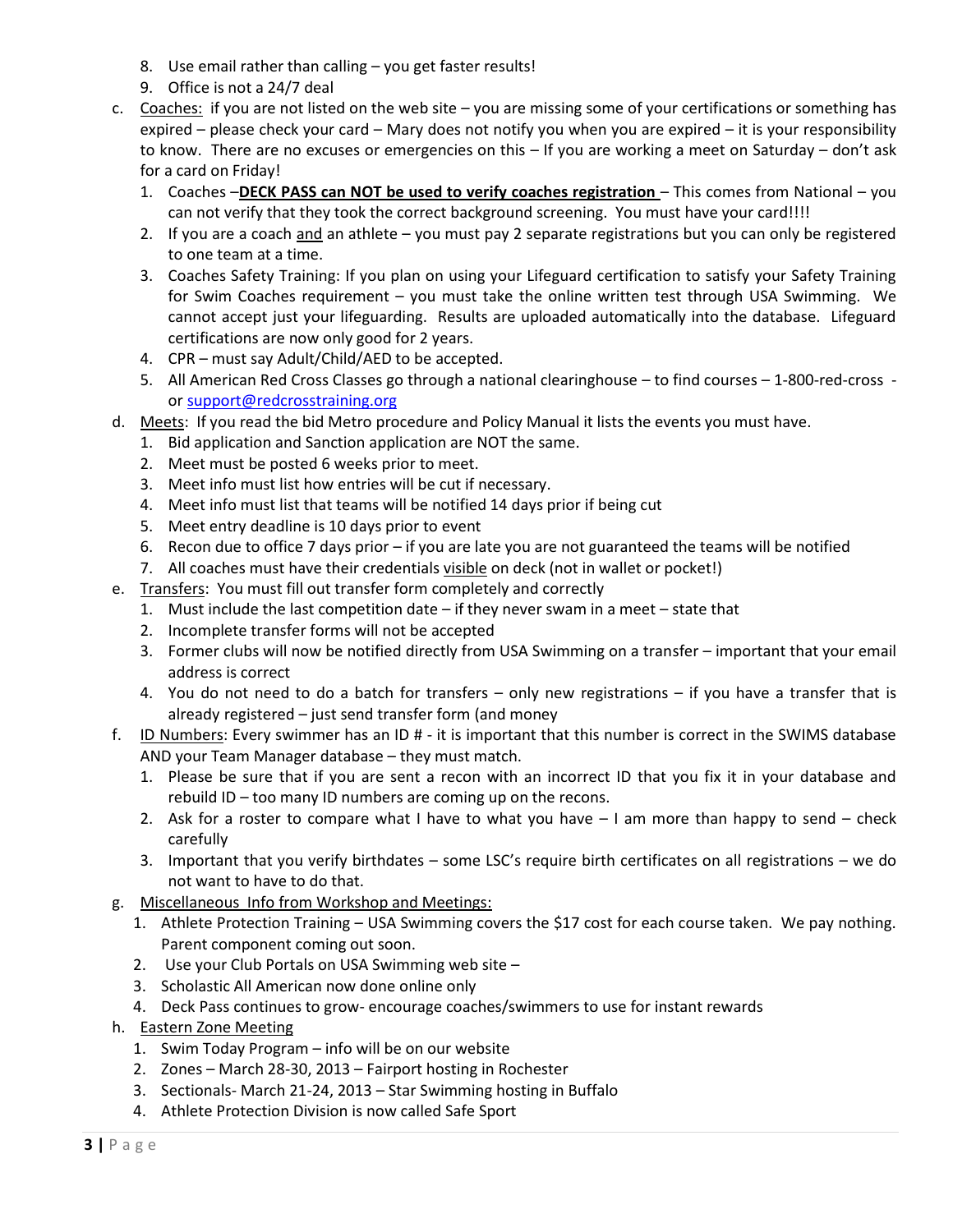- 5. 2013 Safety Training for Swim Coaches may start to have First Aid component.
- 6. Olympic Trial coverage on NBC large meet 10-lane course for prelims fly-over' starts will be used
- 7. Soon new policy on Deck Changing

# **7: ATHLETES REPRESENTATIVES:** Frances Warren

Frances made a motion to change the voting dates for new athletes reps from the Junior Olympics SC to the Winter Senior Mets. All 13-18 athletes must be physically present at the pool where Senior Mets is held in order to vote but do not need to be entered in Senior Mets (SC/Winter). Motion was seconded. All in favor – **motion carries.**

# **8: TECHNICAL PLANNING:** David Ellinghaus

The proposed Championship meets calendar for 2013 and the updated time standards for 2012 Long Course and 2013 Short Course seasons were posted on the Web site after the April 28, 2012 TP meeting.

- a. Metropolitan Swimming Proposed Championship Meets Calendar for 2013
	- 1. February 16-17-18 Zone Team Qualifier
	- 2. February 21-22-23-24 Senior Mets Short Course
	- 3. March 1-2-3 Silver Championships (3 sites)
	- 4. March 9-10 8 & Under Championships
	- 5. March 15-16-17 Junior Olympics
	- 6. March 22-23-24 Bronze (Age Group) Championships (3 sites)

A motion was made and seconded to adopt the proposed calendar. Long discussion followed – vote by show of hands – **motion carries**.

# b. Review of Format for Senior Mets Short Course:

TP made a motion to keep the relay format used in 2012 in place. Timed finals in the morning with a limit of two relays per Club (A & B Relays only). This will allow swimmers to focus on their individual finals swims and teams will not have to bring "Relay Only" swimmers back for finals. Motion was seconded. Discussion followed from coaches and Senior Committee – The motion was amended to keep the 2 fastest heats of relays to swim at night at finals as in the past. Vote by show of hands. **Motion carries**.

- c. Review of Format for Age Group Championships:
	- 1. TP made a motion to re-establish a true Bronze Championship in place of the current Age Group Championship meet, with qualifying times being  $1/100<sup>th</sup>$  slower than Silver qualifying times. The meet will still be held in late March so that all levels of Metro swimmers may have a true Championship meet available to them in the month of March. The way coaches present the meet to their athletes is so important. Motion was seconded. After long discussion – vote by show of hands. **Motion carries**
	- 1. Discussion followed: What happens to swimmers that age up at some time in March too fast for Silvers at the beginning of March but too slow for JO's when they do age up. Bob Vializ asked Ginny Nussbaum to work with the Age Group Chairs on a proposal to be presented at the September HOD meeting.
	- 2. Gay Silverman made a motion that there would be no swimming requirements for the swimmers to have an actual provable time in an event in order to participate? Motion was seconded. Discussion followed. Vote by show of hands resulted of 19 for and 28 opposed. **Motion failed.**
- d. Review of Metro Silvers and Age Group (new Bronze) Alignment for 2013:
	- 1. Recommendation: move GAEL and YMID from Central to North
	- 2. Recommendation: move Long Island Express (LIE) to Central for both meets
	- 3. Recommendation: move Long Beach (LBA) to South for both meets
	- 4. Updated alignment will be the same for both meets
- e. Review of Format for Junior Olympics: Review based on availability of Eisenhower Park for JO's 2013
	- 1. If Eisenhower is available meet will be Trials Finals
	- 2. If Eisenhower is not available meet will be held as Timed Finals at 2 sites based on age groups (for example: 10-U and 13-14 at one site in the morning; 11-12 and 15-18 at another site in the afternoon)

A motion was made and seconded to accept this alternate format in years when a facility like NCAC at Eisenhower Park is not available. Long discussion occurred. Vote by show of hands – **motion carries**.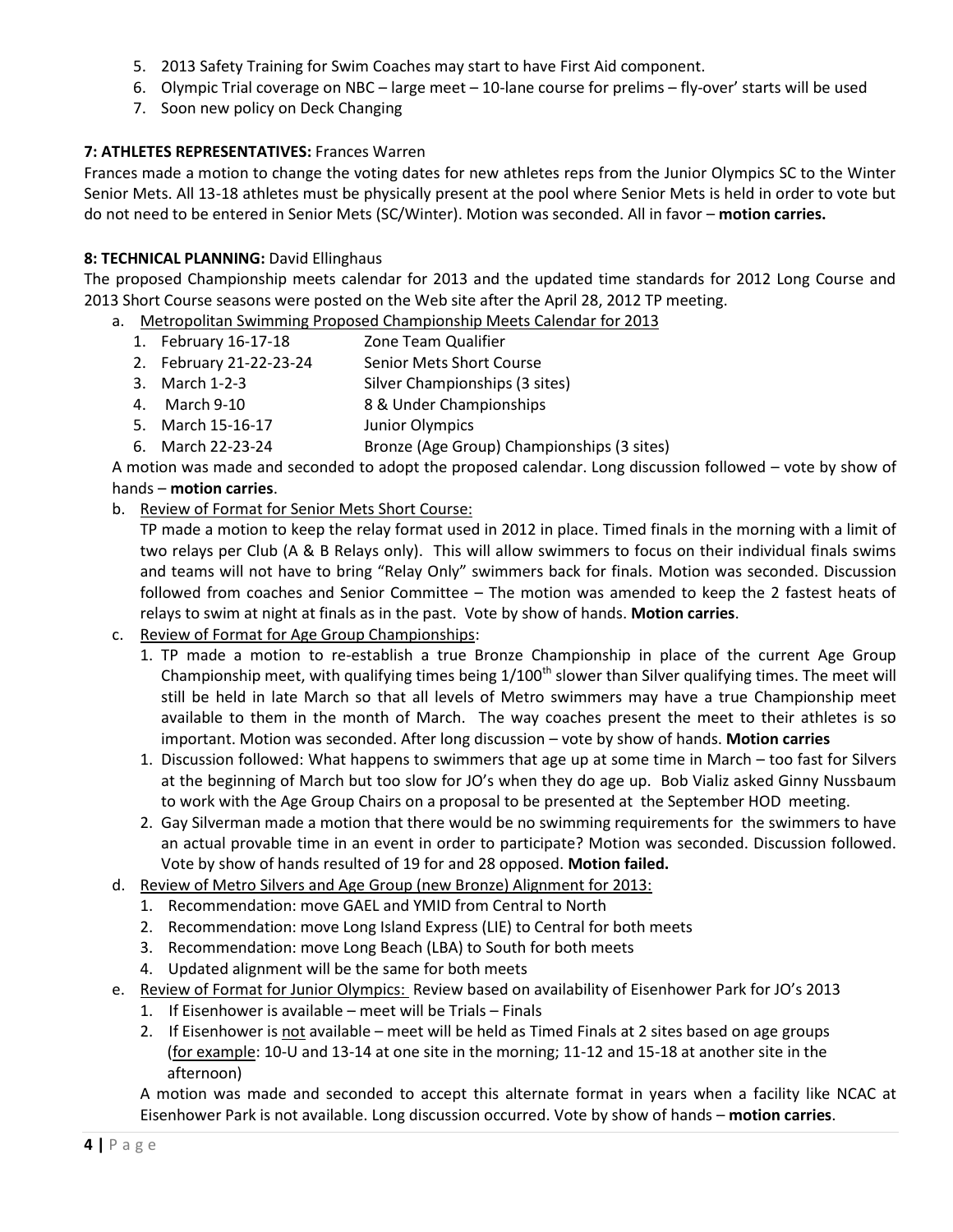- 3. Recommendation to even out events for 10-unders at JOs (4 events per day)
- f. Championship Meets' Calendar sites for 2013:
	- 1. Zone Qual. (Feb. 16-18) Metro will run Zone Qual. at Lehman.
	- 2. Sr. Mets (Feb. 21-24) Metro will run Sr. Mets at Lehman
	- 3. Silver Championships (March 1-2-3): 3 sites: North: NYSA; Central: APEX; South: TVSC
	- 4. 8-Under Championships (March 9-10): Two bids: Condors at Felix Festa and Sachem at East & North facilities - Vote by show of hands - 33 for Condors vs. 11 for Sachem - Condors wins bid for 8-Unders
	- 5.Junior Olympics (March 15-16-17): Long Island Aquatic Club at Eisenhower Park the meet will be timed Finals unless we find another facility.
	- 6.Bronze Championships (March 22-23-25) 3 sites:
		- North: 3 bids: MVA at Minisink High School; Fairview at White Plains HS; DA/VAC at Valley Central Natatorium – Vote by North Metro Teams: Devilfish and Viking at Valley Central Central: Lehman College APEX
		- South: Sachem Swim Club at Sachem East and North
- g. The bidding of meets for 2012-13 took place. A motion to accept the calendar for 2012-13 was made, seconded and approved by all. **Motion carries**. Calendar is included at the end of the minutes.
- **9: AGE GROUPS:** Edgar Perez and John Yearwood
	- a. Zone Meet Recap: Metro finished in 2<sup>nd</sup> place at Zones in March 2012. Reminder: we need a chaperone for every 4 swimmers per team qualifying for Zones.
	- b. IMX Championships in DC: increase IMX qualifying points from 1500 points to 1800 points and may include 9-10 swimmers
	- c. Zone Team Equipment Bids: will be posted on the Metro Web site

# 10: SENIOR CHAIR: Don Wagner

- a. The first Senior Training Trip took place in April 10 boys 10 girls 4 coaches It was a great experience for all – swimmers and coaches. We hope to make it an annual event for ages 13-18 with a maximum of 3 athletes per teams. IMX points will be used for eligibility.
- b. Senior Mets LC will be held at Eisenhower Park.
- c. Summer SuperSectionals if at least 600 swimmers in the meet, a "D" final will be offered for 18-under swimmers only.

# **11: SECRETARY:** Monique Grayson

- a. Mary Fleckenstein (Registrations) and Monique Grayson (Times) attended the Eastern Zone SWIMS workshop in Boston at the end of April. Similar workshops were held on different weekends in April in Phoenix, Tampa and Chicago. As a reminder, **SWIMS** = **S**wimming **W**eb-based **I**nteractive **M**embership **S**ystem
- b. The process for Scholastic All-American Team has now gone entirely electronic. Applicants will log into their account on the USA Swimming website, go to the appropriate area and begin the process of application. A flyer for the SAA process for this school year has been posted on the Metro Web site.
- c. Deck Pass has been a huge success among athletes!
- d. Olympic Trials Update As of a month ago 1770+ athletes had qualified to swim at Trials.
- e. Please send your Meet Manager Backups as soon as possible after your hosted meet ends. **FYI**: I will be away in the Midwest from June 21st to June  $30<sup>th</sup>$  but will carry a small laptop with me. I will do my best to upload the meet files on a timely basis during that time.

# **12: SAFETY POSTER CONTEST:** Marc Danin

Emily Burns from Long Beach Aquatics won the Metro Swimming Safety Poster Contest – Congratulations Emily. It will be posted on the Metro Web site.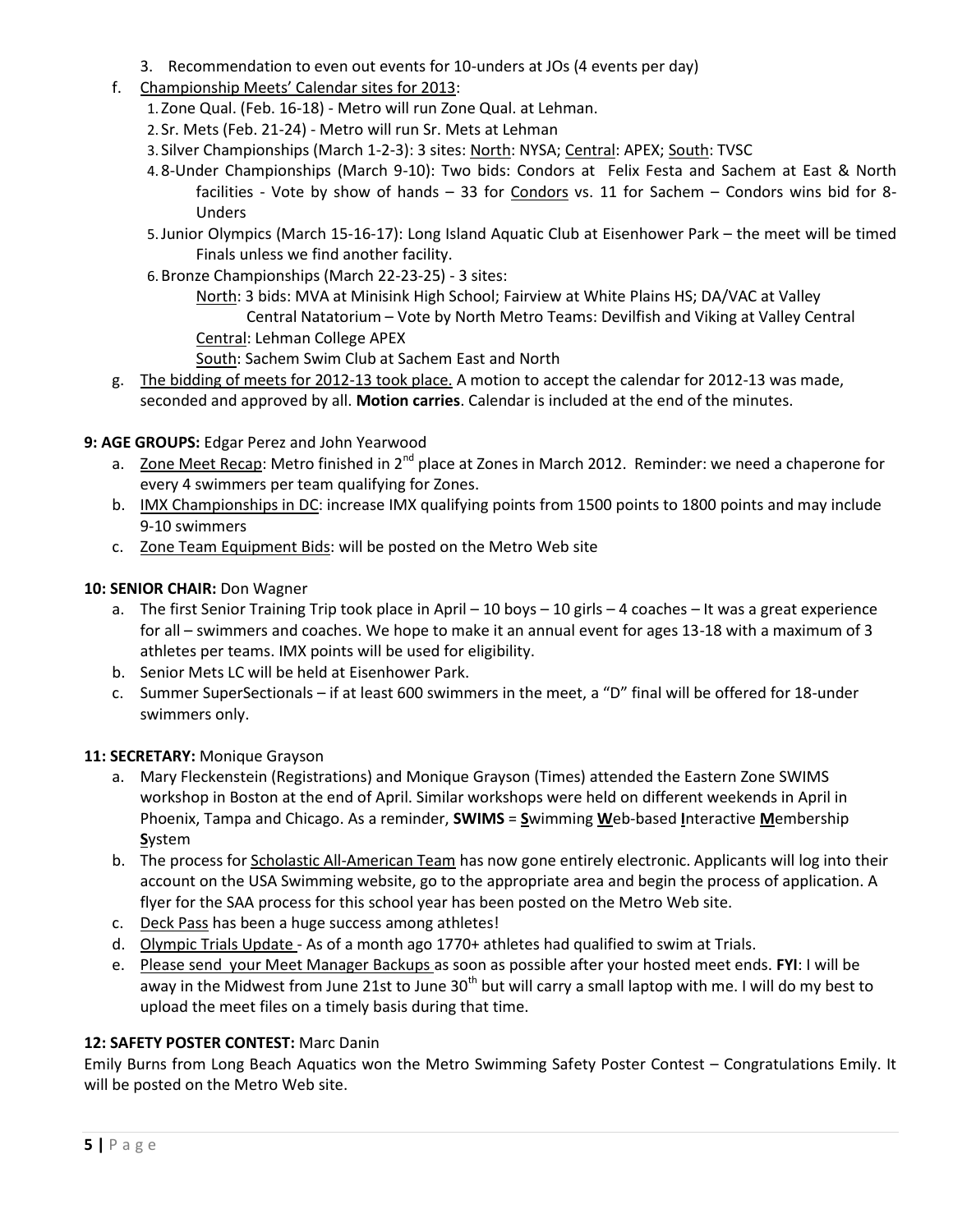#### **13: ELECTIONS:** Mary Fleckenstein

The Nominating Committee presented the **slate of officers** for election. A motion was made to accept the following members for a two-year term. The above motion was seconded. All voting members were in favor – **Slate of officers was accepted as voted on by acclamation**.

- a. Secretary: Monique Grayson
- b. Finance Chair: George Rhein

The Nomination Committee also presented the following **slate of officers** for election:

- a. General Chair: John McIlhargy + Marc Danin (nominated from the floor by Dave Ferris) John and Marc introduced themselves.
- b. Administrative Vice Chair: George Rhein + Denise Byrne (nominated from the floor by MVA) + Alexis Skelos (nominated from the floor by Dave Ferris)
- c. Coaches Representative: Amine Boubsis + Brian Hansbury (nominated from the floor by John Yearwood Brian was delayed and could not be present at the election) – Only Registered coaches can vote for the coaches Rep.
- d. Senior Chair: Don Wagner + Larry Collins (nominated from the floor by Bob Vializ Larry was not in attendance at the meeting)

Vote by "pink card only" ballot took place (pink card were given to all eligible registered members – max of 3 per team): Result of the vote:

General Chair**: Marc Danin** Administrative Vice Chair: **Denise Byrne** Coaches Representative: **Amine Boubsis** Senior Chair: **Don Wagner** Athlete Representative: **Nicole Papsco** (as voted by Athletes elections)

A motion to accept the above nominations was made and seconded. All in favor. **Motion carries**

#### **14 OLD BUSINESS:**

None at this time

#### **15: NEW BUSINESS:**

None at this time

**NEXT HOD**: **Mandatory HOD on Saturday, September 22, 2012** – All clubs must be in attendance - (Tentative date – meeting must be held after USA Swimming Convention of September 11-15, 2012 – An athlete (13-over) from each club must be in attendance at this meeting.

A motion to adjourn the meeting was made, seconded and approved by all. Meeting adjourned.

Respectfully submitted Monique Grayson

May 22, 2012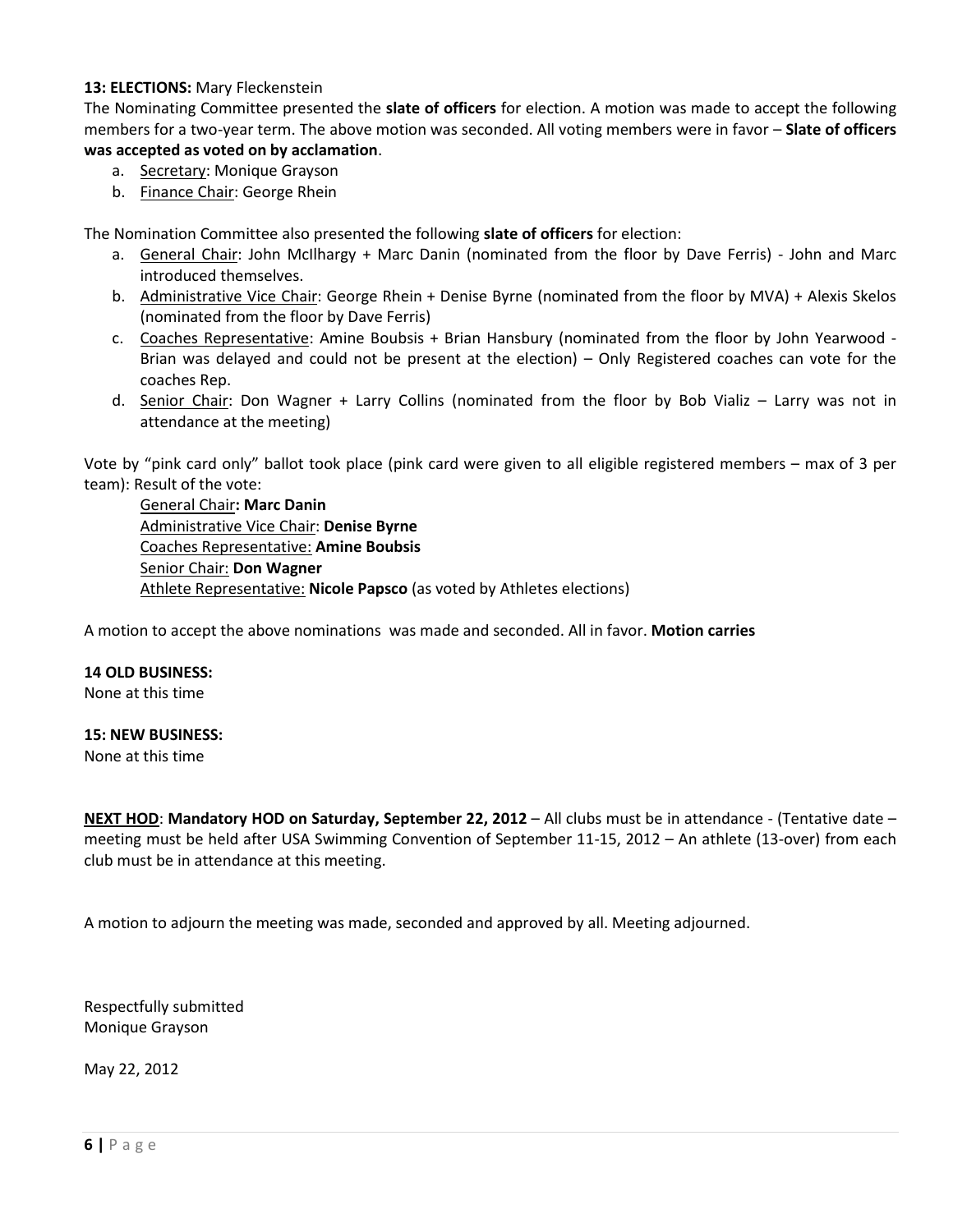# Metropolitan Swimming, Inc. 2012-2013 Proposed Calendar as presented at Bid Meeting of May 16, 2012

# September: **22: Mandatory House of Delegates Meeting (all clubs + athlete) at Lehman College, APEX** 29: Westchester Wolverines – 2 sessions (open meet) at Mark Twain Middle School October: 6-7: Hydro & Roosevelt Island - 4 sessions Invitational at Lehman College APEX 6-7: FAST Hispanic - Heritage Swim Meet - 4 sessions (open meet) at White Plains HS 6-7: AGUA – Season Starter (open meet) – 4 sessions at Asphalt Green 7: Flushing Y – Distance (open meet) - 1 session at Flushing YMCA 13: *Closed Meet – ASCSC Relay Carnival – 1 session* 13-14: Newburgh Sharks - Red, White & Blue - 4 sessions (open meet) at Newburgh Free Academy 13-14: Flushing Y - 4 sessions with 2-1000 free sessions (open meet) at Flushing YMCA 13-14: BGNW Marlins Season Starter – 3 sessions (open meet) at BG Club - Sat.pm & Sun. am & pm 14: Badger Swim Club – 2 sessions (open meet) at Lehman College APEX 19-21: Long Island Express - Octoberfest - 5 sessions (open meet) at Hofstra 19-21: Condors Swim Club - Fall Festival Invitational - 5 sessions at Felix Festa 20-21: Long Island Aquatic Club - Chappy's Big Race Invitational – 4 sessions at NCAC 20-21: Patriot Swim Club – Halloween IMX Meet – 4 sessions (open meet) at Lehman College 21: MWSC Marlins – Spook-Tacular – 2 sessions (open meet) at Monroe Woodbury Middle School 26-28: Red Fox Aquatic – Elizabeth Miller Memorial – 5 sessions (open meet) at James McCann Center 26-28: Washingtonville/Devilfish – 5 sessions (open meet) (Friday is Distance) at Washingtonville HS 27-28: YWCA Middies – Halloween Havoc – 4 sessions (open meet) at YWCA in White Plains 27-28: Three Village Swim Club - Ann Wycoff – 4 sessions (open meet) at Ward Melville HS November: 2-3: Sachem Swim Club – 3 sessions Invitational at Sachem North 2-3: GAEL Aquatic Club – 9 & Over Invitational – 3 sessions at IONA College 2-4: New York Sharks – NYSA Fall Classic – 5 sessions (open meet) at Felix Festa Middle School 3: BGNW Marlins – November 8 & Under Meet – 1 session (open meet) at BG Club in Mt. Kisco 4: BGNW Marlins – Distance (open meet) – am: 500 free/400 IM – pm: 1650 at BG Club- Mt. Kisco 9-11: Viking Aquatic Club – Viking Classic – 6 sessions (open meet) at Valley Central Natatorium 9-11: Hauppauge Swim Club – IM Ready & 8-unders (open meet) – 5 sessions at Hauppauge SC 16-17: Long Island Aquatic Club – Thanksgiving Invitational – 4 sessions at NCAC 16-18: Condors – Age Group IMX Invitational – 5 sessions at Felix Festa Middle School 16-18: Flushing Y – Big Apple Classic (open meet) – 5 sessions at Flushing YMCA 17-18: FAST 3<sup>rd</sup> Annual TD Young Meet (open meet) - 4 sessions (open meet) at TD Young CC 23: AGUA – Butterball Burn-off Invitational – 2 sessions (open meet) Distance at Asphalt Green 23-25: Long Island Express – Thanksgiving Classic – 5 sessions (open meet) at Hofstra **29-12/1:** *AT&T National Championships – SCY – Austin, Texas* 30-12/2: New York Sharks – Holiday Classic – 5 sessions (open meet) at Felix Festa Middle School December: 1: Manhattan Makos – Imagine Invitational – 2 sessions at Flushing Meadows 1: BGNW Marlins – 8 & Under Holiday Meet – 1 session at BG Club in Mt. Kisco 1-2: Northern Dutchess – Winter Festival – 4 sessions (open meet) at Washingtonville HS 2: Westchester Wolverines – Holiday Quack Splash (open meet) – 2 sessions at Mark Twain MS

- 2: GAEL Aquatic Club 8 & Under (open meet) 2 sessions at IONA College
- **6-8:** *Speedo Junior Nationals SCY Championships – Knoxville, Tennessee*
- 7-9: Newburgh Sharks Blue & Gold Meet 5 sessions (open meet) at Newburgh Free Academy 8: Condors Swim Club – 9 & Under Invitational – 2 sessions at Mark Twain MS